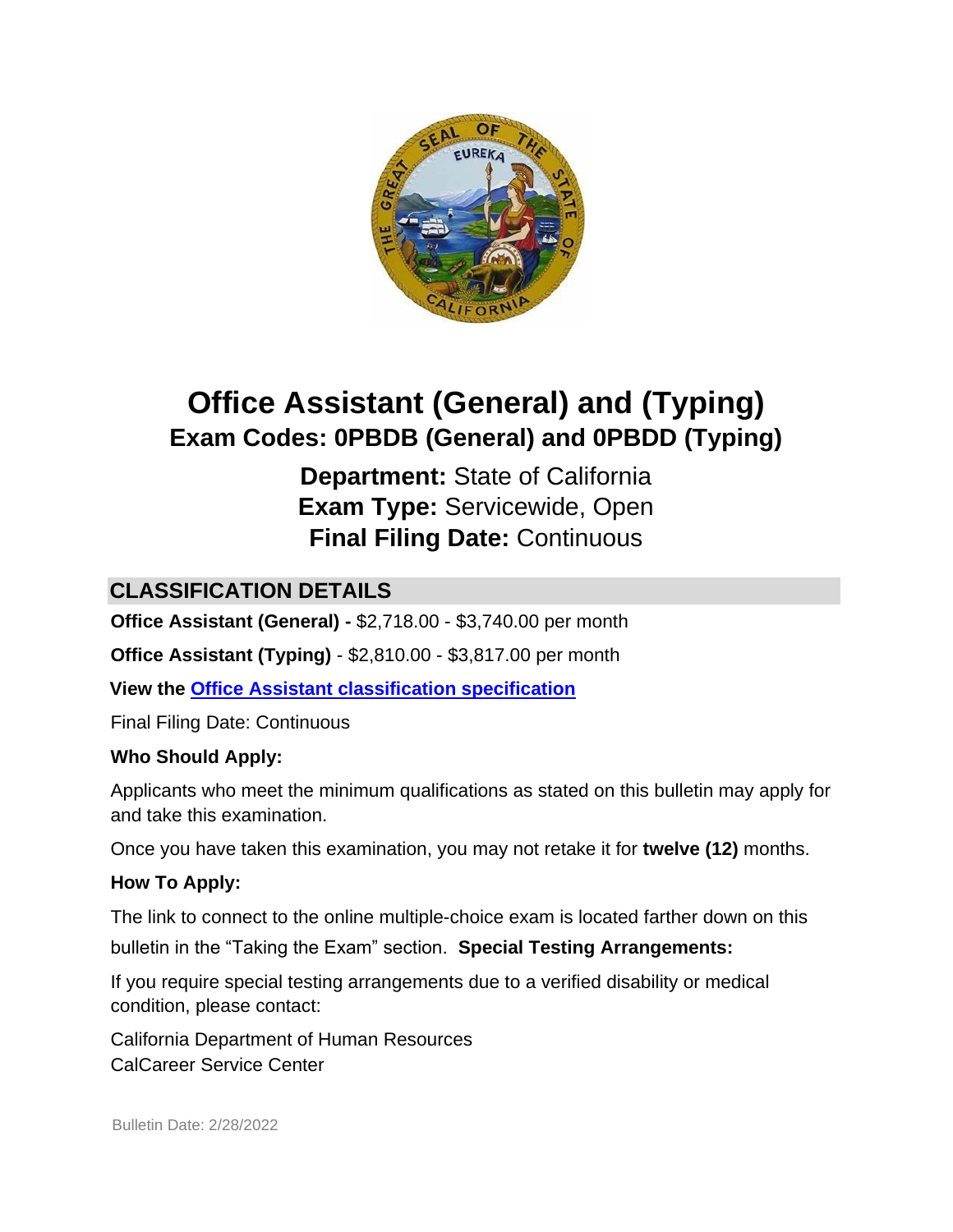1810 16<sup>th</sup> Street Sacramento, CA 95814

Phone: (866) 844-8671 Email: CalCareer@CalHR.CA.GOV

California Relay Service: 7-1-1 (TTY and voice)

TTY is a Telecommunications Device for the Deaf, and is reachable only from phones equipped with a TTY Device

## **MINIMUM QUALIFICATIONS**

All applicants must meet the education and/or experience requirements as stated on this exam bulletin to be accepted into the examination. Part-time or full-time jobs, regardless of whether paid or volunteer positions, and inside or outside California state service will count toward experience.

#### **Office Assistant (General)**

#### **[EITHER](#page-1-0) 2**

**Experience:** [One year of experience in California state service performing the duties of](#page-1-1)  [an Assistant Clerk.](#page-1-1) 2

**[OR](#page-1-2) 2**

**Education:** Either equivalent to completion of the twelfth grade; or completion of a

business school curriculum; or completion of a clerical work experience training

program such as those offered through the Welfare Reform Act. (One year of clerical work experience may be substituted for the required education.)

#### **Office Assistant (Typing)**

#### <span id="page-1-0"></span>**EITHER I**

<span id="page-1-1"></span>**Experience:** One year of experience in California state service performing the duties of an Assistant Clerk.

#### **OR II**

<span id="page-1-2"></span>**Education:** Either equivalent to completion of the twelfth grade; or completion of a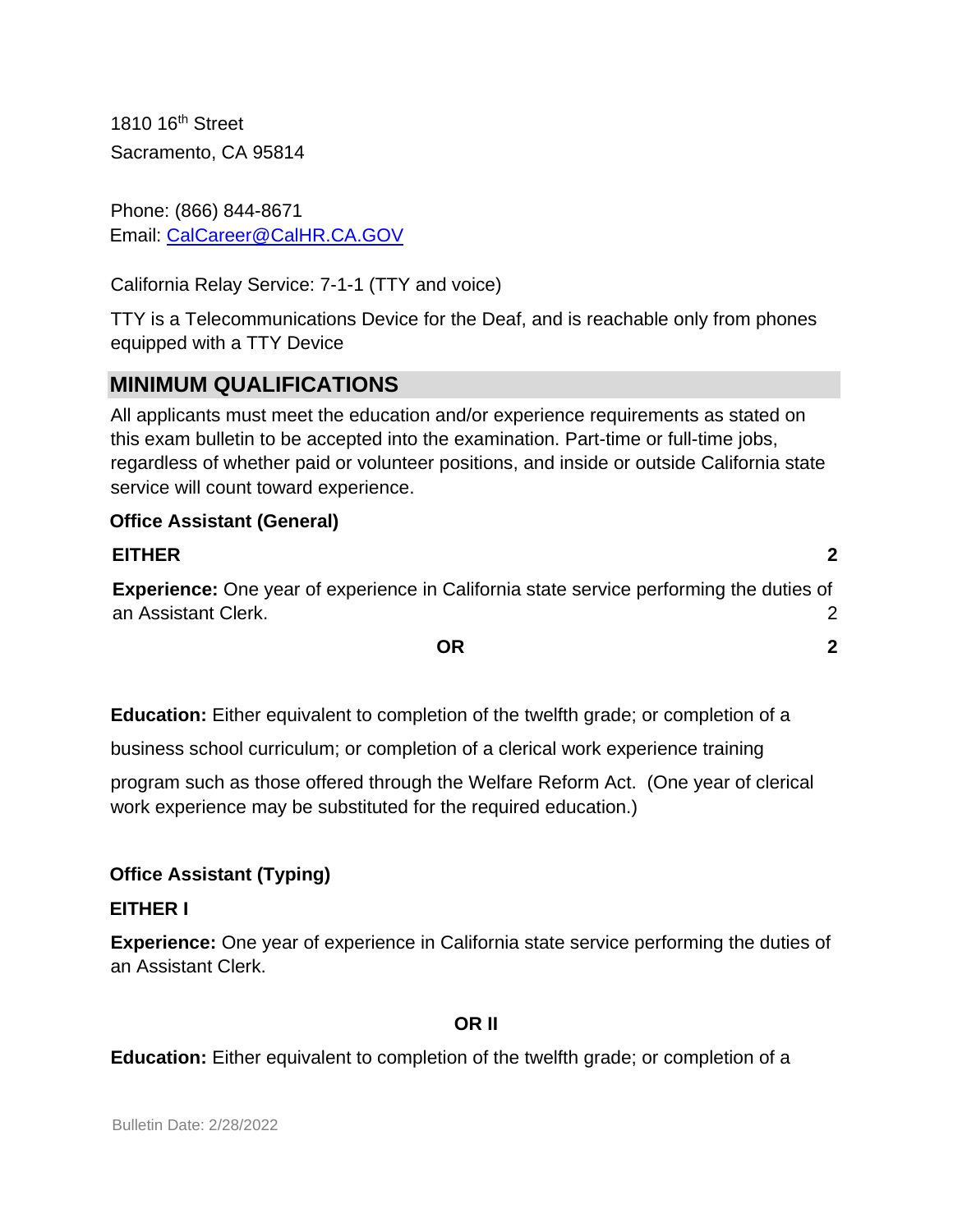business school curriculum; or completion of a clerical work experience training

program such as those offered through the Welfare Reform Act. (One year of clerical work experience may be substituted for the required education.) **Office Assistant** 

#### **Typing Only:**

**Ability to:** Type at a speed of not less than 40 words per minute from ordinary manuscript or printed or typewritten material.

# **POSITION DESCRIPTION**

### **Office Assistant (General)**

This is the entry, trainee and journey level for this series. Under close supervision as a trainee, incumbents regularly perform a limited range of duties that become routine, shortly after the initial training period; and/or learns to perform a variety of full journey level general clerical duties.

### **Office Assistant (Typing)**

Under general supervision, incumbents at the full journey level regularly perform a variety of duties requiring adaptation to various situations, judgment as to which learned work method to apply for the desired result, and the ability to communicate effectively. This level may have lead responsibility over less experienced employees in areas such as training and answering questions on work procedures.

## **Office Assistant (Typing)**

In addition to performing the above-mentioned Office Assistant (General) duties, an Office Assistant (Typing) typically has typing duties encompassing a significant portion of their work time.

## **EXAMINATION SCOPE**

This examination consists of the following components:

**Multiple Choice Written Examination –** Weighted 100% of the final score.

This written examination is comprised of three sections:

- 1. Arithmetic Calculations
- 2. English Usage and Grammar
- 3. Sorting and Filing

A final score of 70% must be attained to be placed on the eligible list. In addition to evaluating applicants' relative knowledge, skills, and ability, as demonstrated by quality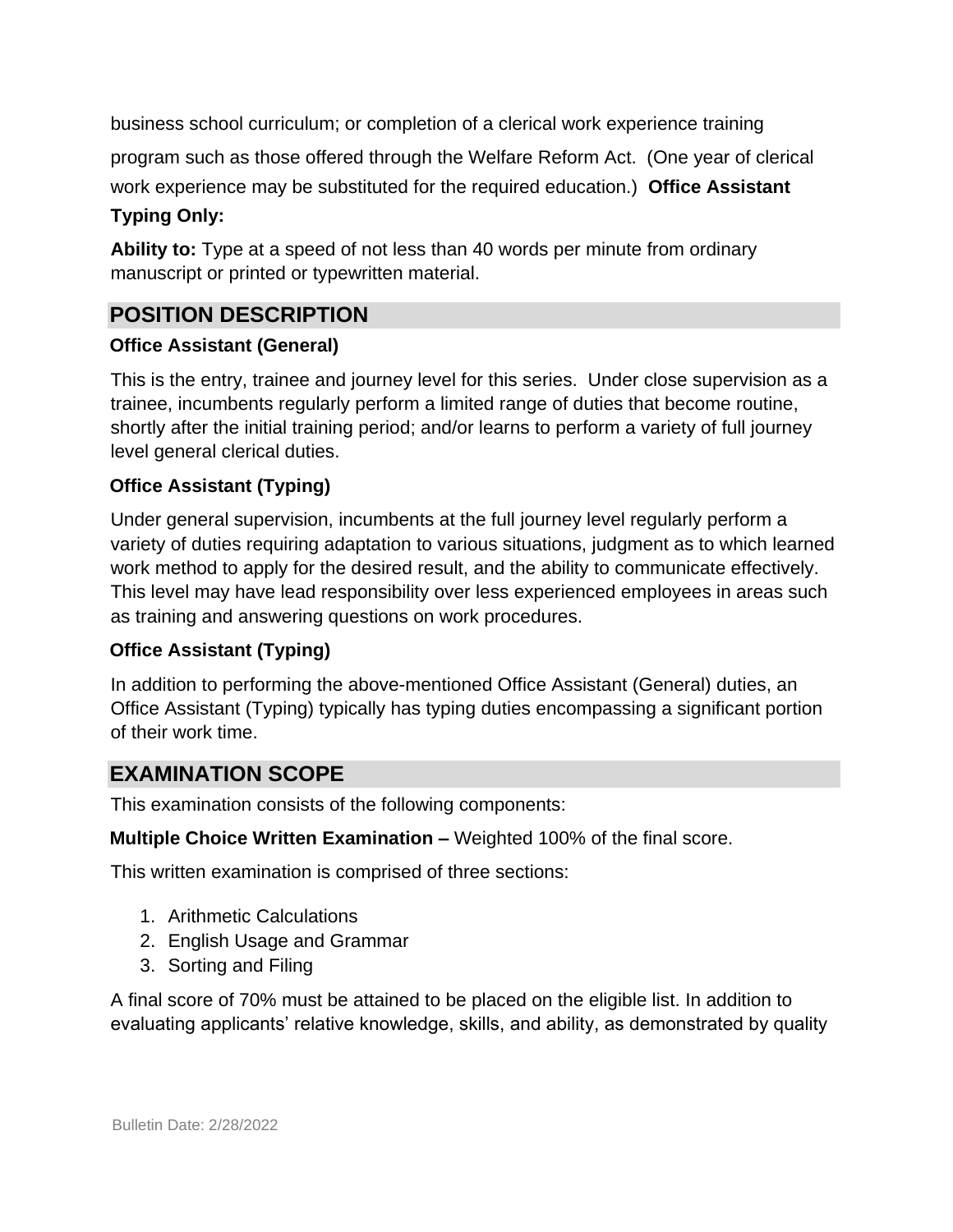and breadth of education and/or experience, emphasis in each exam component will be measuring competitively, relative job demands, each applicant's:

#### **Ability to**:

- **1.** Perform clerical work, including ability to spell correctly
- **2.** Use good English
- **3.** Make arithmetical computations
- **4.** Operate various office machines
- **5.** Follow oral and written directions
- **6.** Evaluate situations accurately Read and write English at a level required for successful job performance

# **ELIGIBLE LIST INFORMATION**

A servicewide, open eligible list for the Office Assistant classification will be established for the State of California (all State of California departments, statewide).

The names of successful competitors will be merged onto the eligible list in order of final score regardless of exam date. Eligibility expires **twenty-four (24) months** after it is established. Applicants must then retake the examination to reestablish eligibility. Veterans' Preference will be granted for this examination. In accordance with Government Codes 18973.1 and 18973.5, whenever any veteran, or widow or widower of a veteran achieves a passing score on an open examination, he or she shall be ranked in the top rank of the resulting eligible list.

Veterans status is verified by the California Department of Human Resources (CalHR). Information on this program and [the Veterans' Preference Application](https://www.jobs.ca.gov/CalHRPublic/Landing/Jobs/VeteransInformation.aspx) [\(S](https://www.jobs.ca.gov/CalHRPublic/Landing/Jobs/VeteransInformation.aspx)td. form 1093) is available online**.** Additional information on veteran benefits is available at the Department of Veterans Affairs.

Career Credits **will not** be added to the final score for this exam, because it does not meet the requirements to qualify for Career Credits.

## **EXAMINATION INFORMATION**

A study guide is available for your reference. **[View the Office Assistant study guide.](https://jobs.ca.gov/jobsgen/4pb25b.pdf)**

# **PREPARING FOR THE EXAMINATION**

Here is a list of suggested resources to have available when applying for the examination.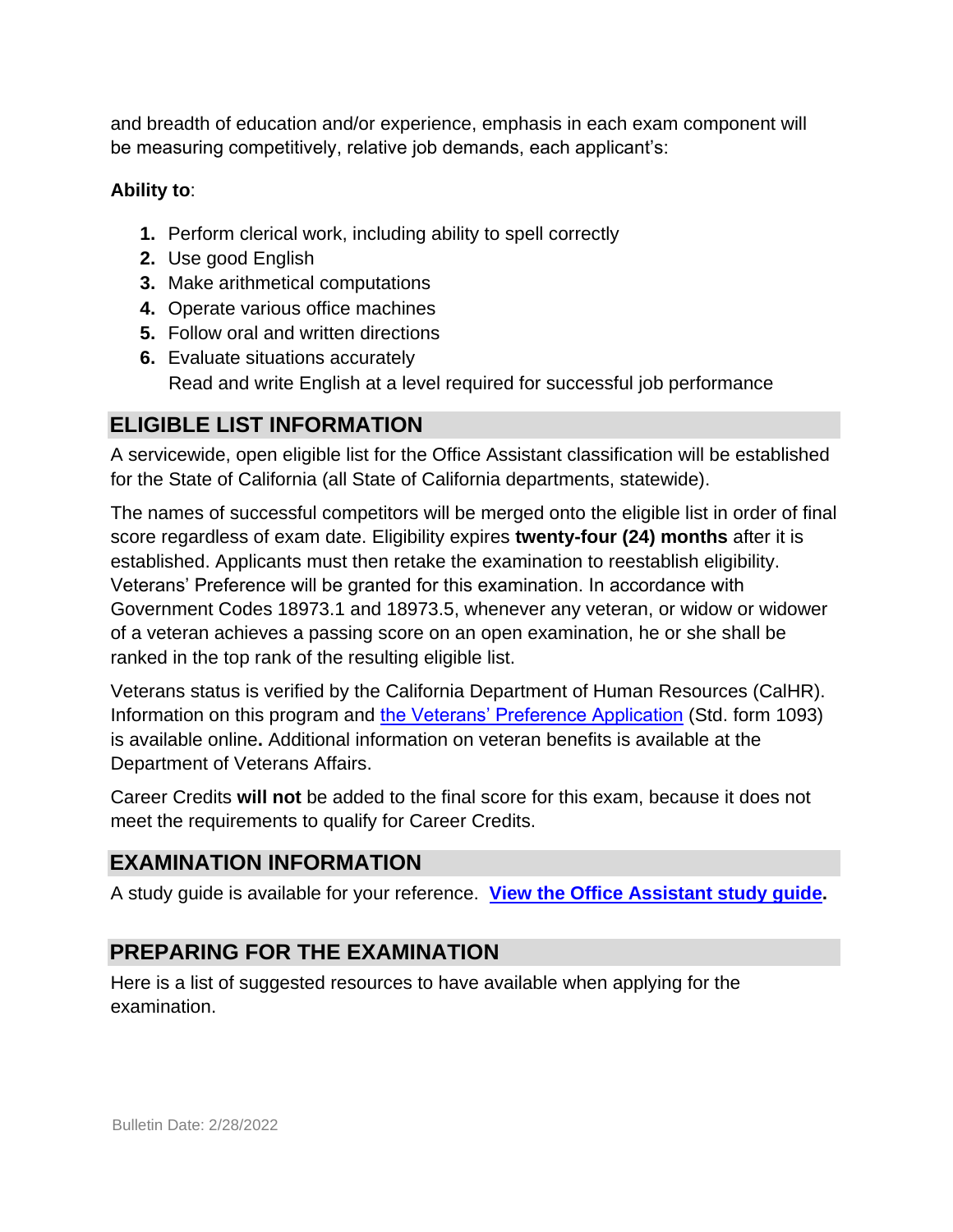**Employment History:** Employment dates, job titles, organization names and addresses, names of supervisors or persons who can verify your job responsibilities, and phone numbers of persons listed above.

**Education:** School names and addresses, degrees earned, dates attended, courses taken (verifiable on a transcript), persons or office who can verify education, and phone numbers of persons or offices listed above.

**Training:** Class titles, certifications received, names of persons who can verify your training, and phone numbers of persons listed above.

# **TAKING THE EXAMINATION**

**[Take the Office Assistant \(General\) and \(Typing\)](https://www.jobs.ca.gov/CalHRPublic/Login.aspx?ExamId=0PBDB) [exam](https://www.jobs.ca.gov/CalHRPublic/Login.aspx?ExamId=0PBDB)**

**Please Note: If you need special testing arrangements, please select the Reasonable Accommodation box during the self-scheduling process.**

## **TESTING DEPARTMENTS**

State of California (all State of California departments)

### **CONTACT INFORMATION**

California Department of Human Resources CalCareer Service Center 1810 16th Street Sacramento, CA 95814 Phone: (866) 844-8671 Email: CalCareer@CalHR.CA.GOV

California Relay Service: 7-1-1 (TTY and voice)

TTY is a Telecommunications Device for the Deaf, and is reachable only from phones equipped with a TTY Device.

## **EQUAL OPPORTUNITY EMPLOYER**

The State of California is an equal opportunity employer to all, regardless of age, ancestry, color, disability (mental and physical), exercising the right of family care and medical leave, gender, gender expression, gender identity, genetic information, marital status, medical condition, military or veteran status, national origin, political affiliation, race, religious creed, sex (includes pregnancy, childbirth, breastfeeding, and related medical conditions), and sexual orientation.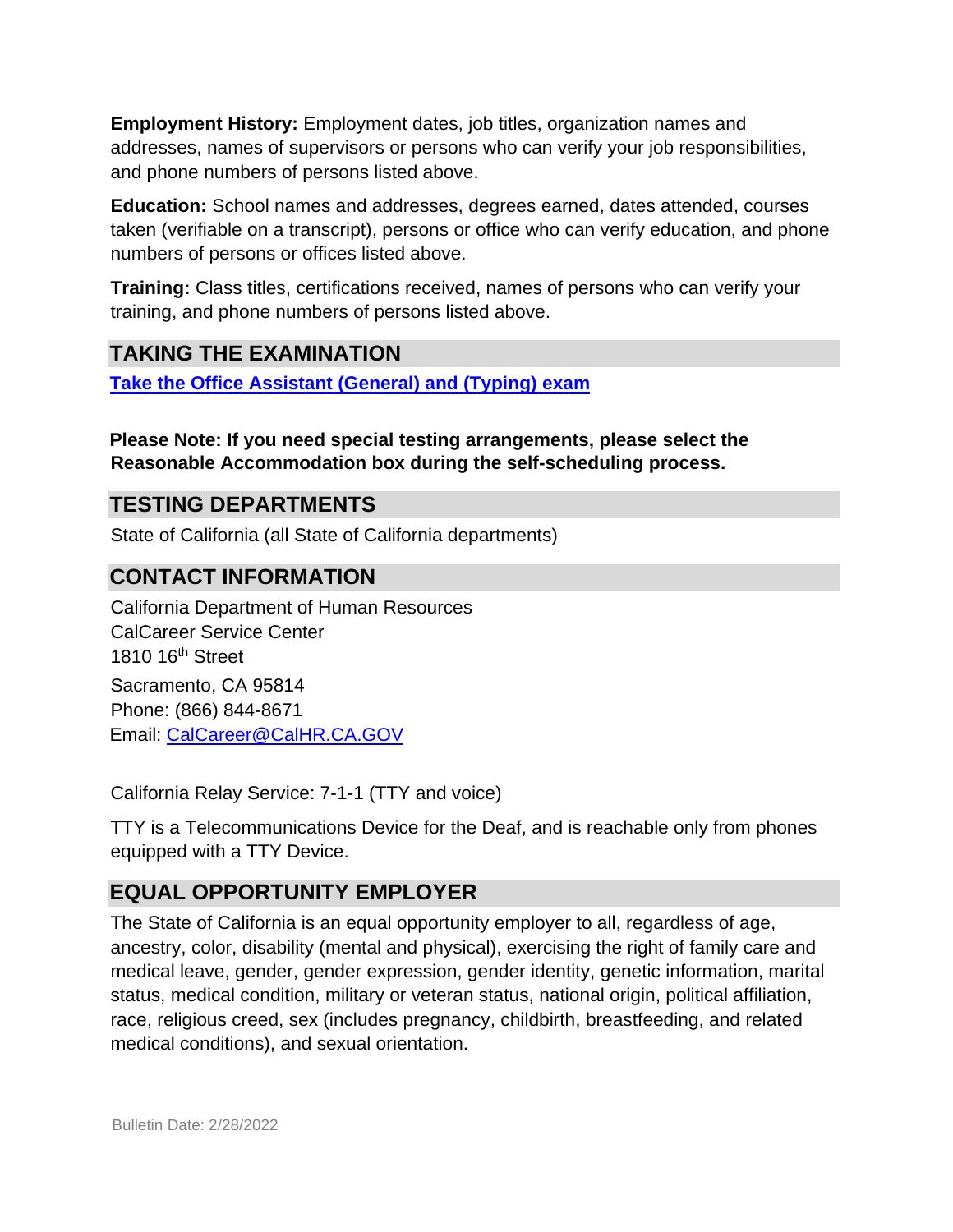## **DRUG-FREE STATEMENT**

It is an objective of the State of California to achieve a drug-free State work place. Any applicant for State employment will be expected to behave in accordance with this objective, because the use of illegal drugs is inconsistent with the law of the State, the rules governing civil service, and the special trust placed in public servants.

# **GENERAL INFORMATION**

Examination and/or Employment Application (STD 678) forms are available at the California Department of Human Resources, local offices of the Employment Development Department, and through your **[CalCareer Account.](http://www.jobs.ca.gov/)**

If you meet the requirements stated on this examination bulletin, you may take this examination, which is competitive. Possession of the entrance requirements does not assure a place on the eligible list. Your performance in the examination described in this bulletin will be rated against a predetermined job-related rating, and all applicants who pass will be ranked according to their score.

The California Department of Human Resources (CalHR) reserves the right to revise the examination plan to better meet the needs of the service, if the circumstances under which this examination was planned change. Such revision will be in accordance with civil service laws and rules and all applicants will be notified.

General Qualifications: Applicants must possess essential personal qualifications including integrity, initiative, dependability, good judgement, the ability to work cooperatively with others, and a state of health consistent with the ability to perform the assigned duties of the class. A medical examination may be required. In open examinations, investigation may be made of employment records and personal history and fingerprinting may be required.

Eligible Lists: Eligible lists established by competitive examination, regardless of date, must be used in the following order: 1) sub-divisional promotional, 2) departmental promotional, 3) multi-departmental promotional, 4) servicewide promotional, 5) departmental open, 6) open. When there are two lists of the same kind, the older must be used first. Eligible lists will expire in one to four years unless otherwise stated on the bulletin.

High School Equivalence: Equivalence to completion of the  $12<sup>th</sup>$  grade may be demonstrated in any one of the following ways: 1) passing the General Education Development (GED) Test; 2) completion of 12 semester units of college-level work; 3) certification form the State Department of Education, a local school board, or high school authorities that the competitor is considered to have education equivalent to